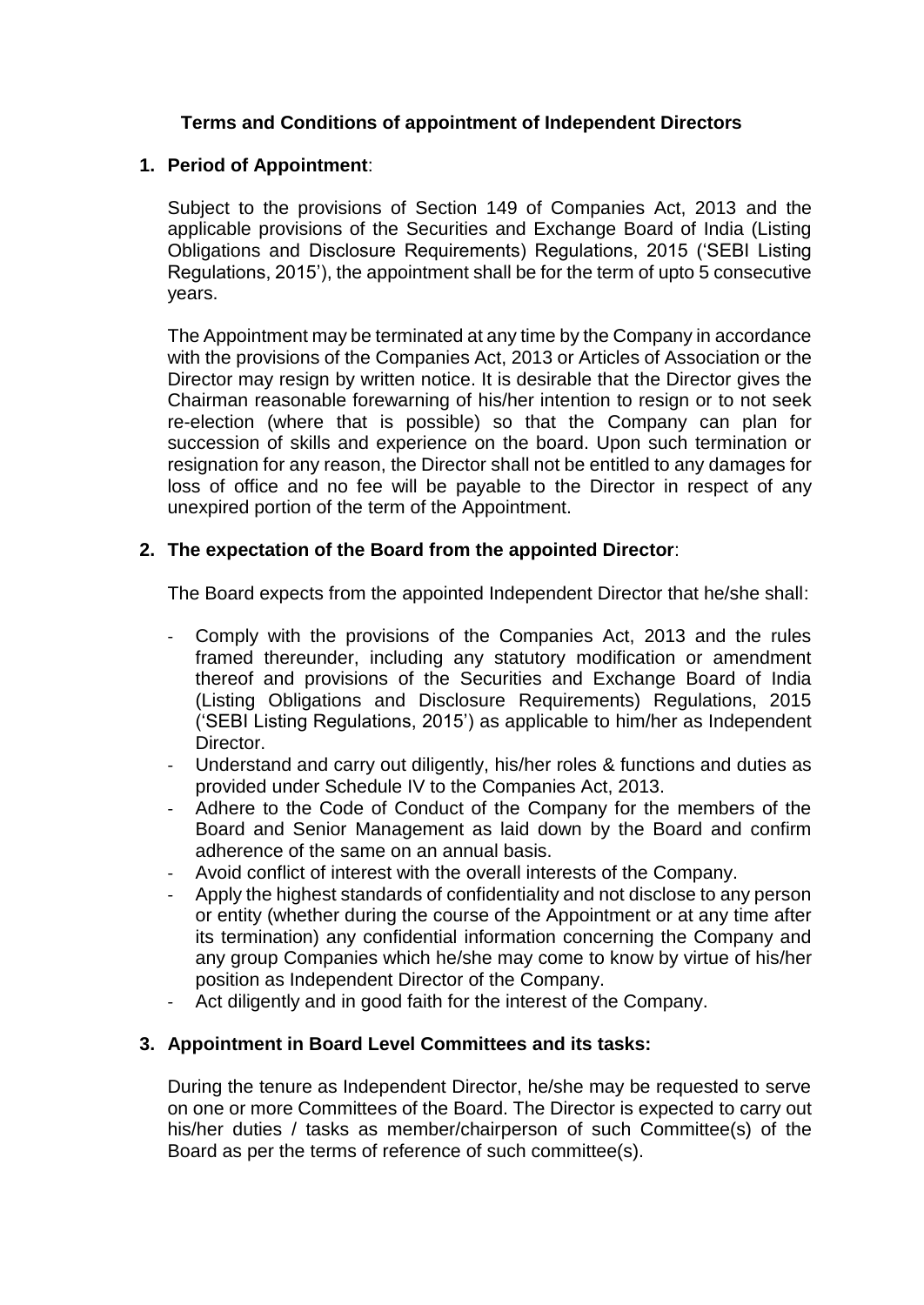# **4. The fiduciary duties that come with such appointment along with accompanying liabilities**:

- a. The Director, being at a statutory position and appointed pursuant to requirements of the laws, the appointment comes with fiduciary duties of a director as a trustee of the interests of the Company.
- b. A director of a company shall act in good faith in order to promote the objects of the company for the benefit of its members as a whole, and in the best interests of the company, its employees, the shareholders, community and for the protection of environment.
- c. A director of a company shall exercise his/her duties with due and reasonable care, skill and diligence and shall exercise independent judgment.
- d. The Director shall disclose interest in any of the contract or arrangements and also disclose the interest on periodical basis as required under law.
- e. The Director shall not misuse the assets, property, information or any other matter that he/she may have access to, in the capacity as a Director of the Company. The Director shall not engage in Insider Trading Activities.

The above list is only indicative and not exhaustive.

Any breach of fiduciary duties would warrant civil and criminal action or both by the Company, its shareholders, statutory authorities and others. The Companies Act, 2013, envisages huge penalties and imprisonment for such breaches. The Directors are also exposed to Class Action Suit by Shareholders.

# **5. Provision for Directors and Officers (D and O) insurance, if any**:

The Directors and Officers of the Company are covered by D and O liability insurance.

# **6. The Code of Business Ethics that the Company expects its directors and employees to follow**:

The Company has formulated a detailed Code of Conduct for the Board of Directors and Senior Employees of the Company. The Code of Conduct is also displayed in the Company's website. The Director shall affirm compliance with the code on an annual basis.

# **7. The list of actions that a director should not do while functioning as such in the Company**:

The Directors shall not:

- a. Misuse the information in his/her possession.
- b. Engage in any way (both directly and indirectly) in any activity having conflict of interest with that of the Company.
- c. Break any law of the land or indulge or provoke the co-directors or employees to do the same.
- d. Enter into any contract or arrangement wherein he/she is directly or indirectly interested as per the provisions of the Companies Act, 2013.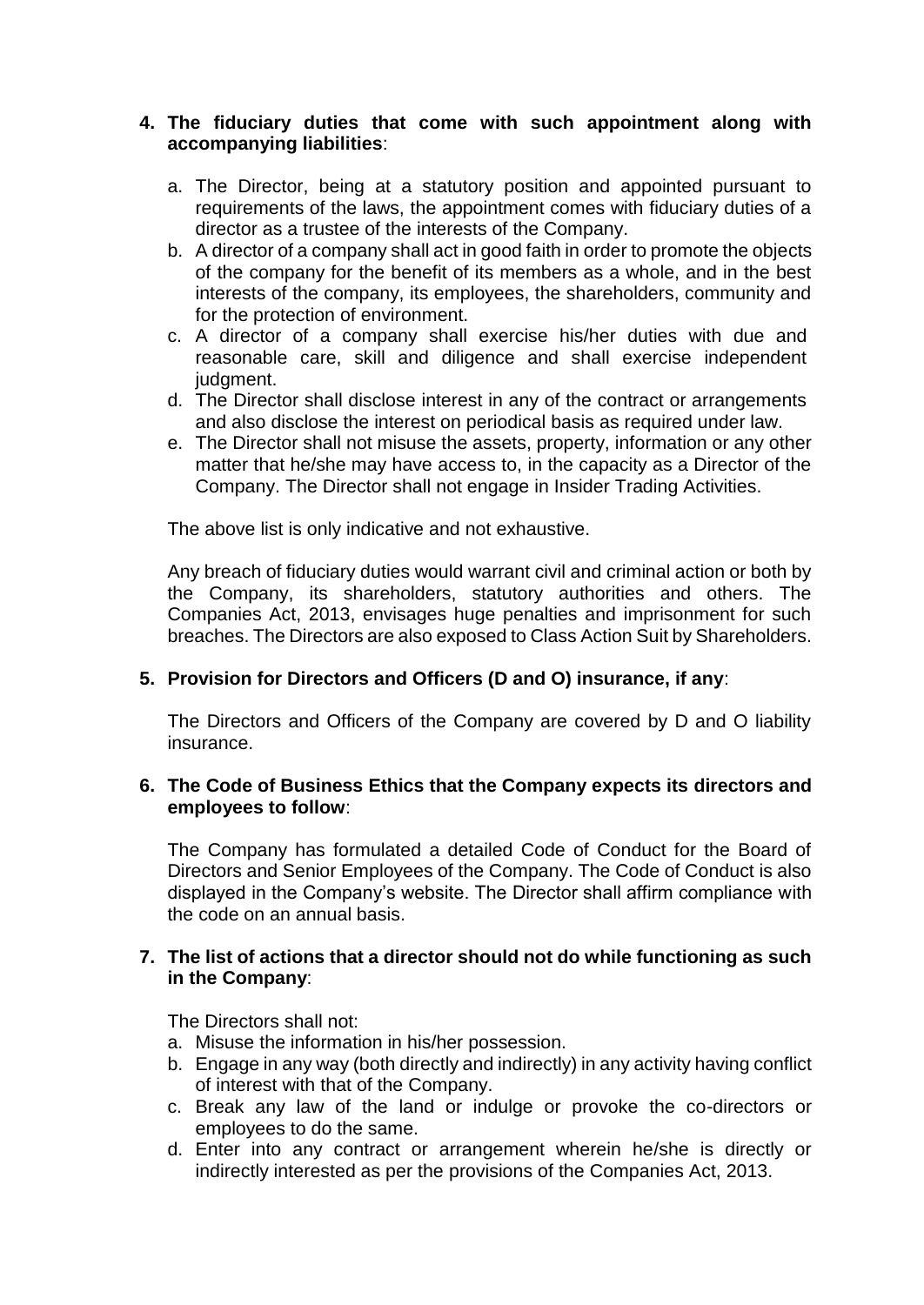- e. A director of a company shall not achieve or attempt to achieve any undue gain or advantage either to himself/herself or to his/her relatives, partners, or associates and if such director is found guilty of making any undue gain, he/she shall be liable to pay an amount equal to that gain to the company.
- f. A director of a company shall not assign his/her office and any assignment so made shall be void.

The above list is only indicative and not exhaustive.

# **8. The remuneration, mentioning periodic fees, reimbursement of expenses for participation in the Boards and other meetings and profit related commission, if any**:

The Independent Directors shall be paid sitting fees, as may be determined by the Board, for participating in the Board, Committee Meetings or other meetings. The out of pocket expenses reasonably incurred by the Directors for attending the Board or Committee Meetings or any other work of the Company shall be reimbursed.

Independent Directors may also be entitled to commission, as may be decided by the Board from time to time, subject to the approval of the members of the Company.

# **9. Confidentiality:**

The Director must apply the highest standards of confidentiality and not disclose to any person or company (whether during the course of the Appointment or at any time after its termination), any confidential information concerning the Company and any Group Companies with which the Director comes into contact by virtue of his/her position as an Independent Director of the Company.

The attention is drawn to the requirements under the applicable laws as to the disclosure of price-sensitive information. Consequently he/she should avoid making any statements that might risk a breach of these requirements without prior clearance from the other Members of the Board of Directors of the Company. On resignation / termination, the Director will deliver to the Company all books, document, papers and other property of or relating to the business of the Company which are in his/her possession, custody or power by virtue of his/her position as an Independent Director of the Company. The Company may arrange the disposal of papers that the Director no longer requires.

#### **10.Miscellaneous**:

- Independent Directors shall give annual declaration as required under the provision of section 149(7) of the Companies Act, 2013, rules framed thereunder and Regulation 25(8) of the SEBI Listing Regulations, 2015.
- An Independent Director shall not serve as an independent director in more than seven listed companies or such number of listed Companies as may be